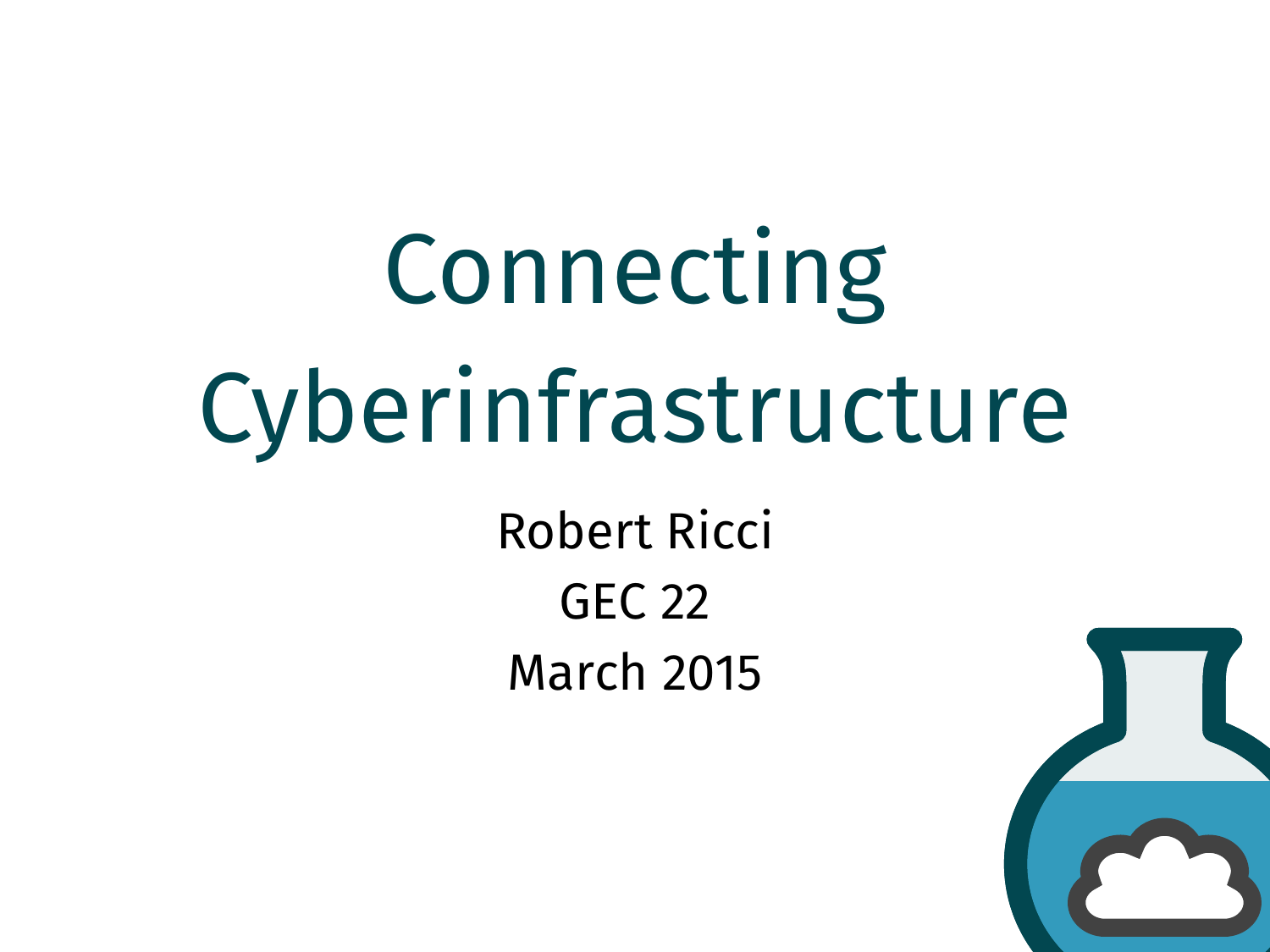#### Infrastructure doesn't federate, people federate

## *Give people-organization features priority from the beginning*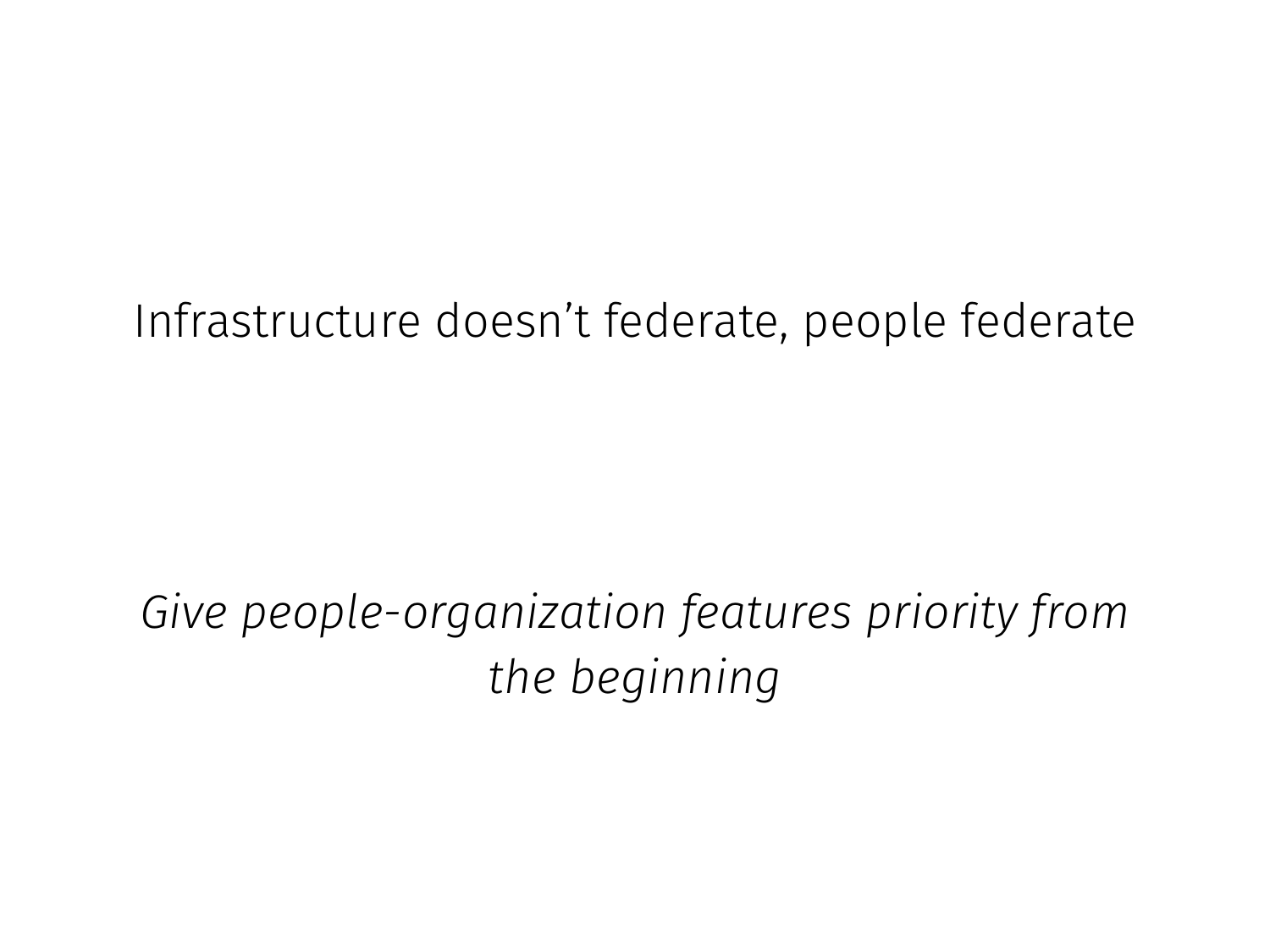## Federation structures between people are complex and vary a lot

#### *Build loose, rather than strict, federations*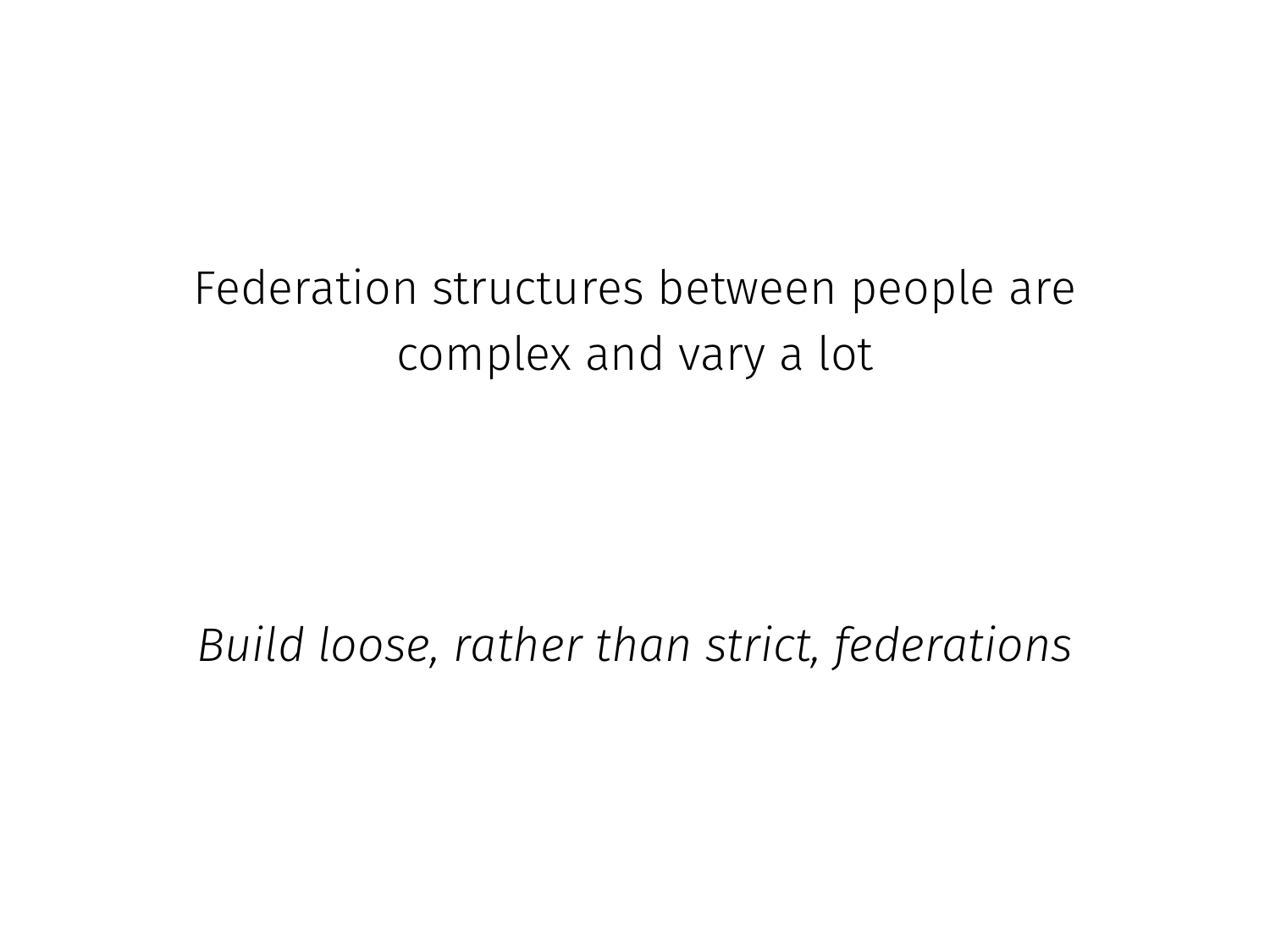"Any sufficiently advanced technology is indistinguishable from magic."

– Clarke's Third Law

"… but any sufficiently advanced federation is still distinguishable from a single facility."

–Ricci's Addendum to Clarke's Third Law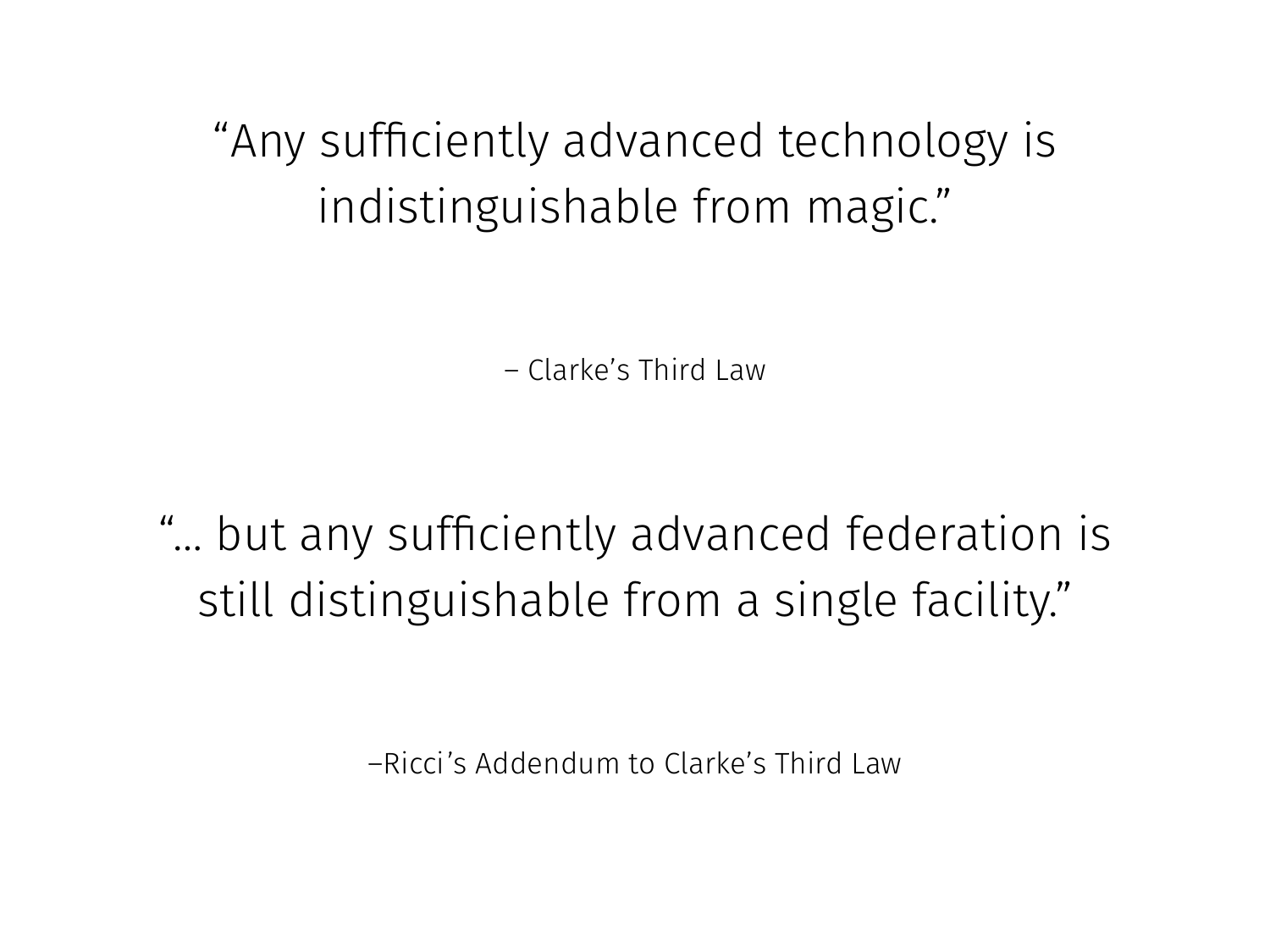### Users want to do research or take classes, not learn about infrastructure

*Smooth over the differences you can, expose those that you can't directly*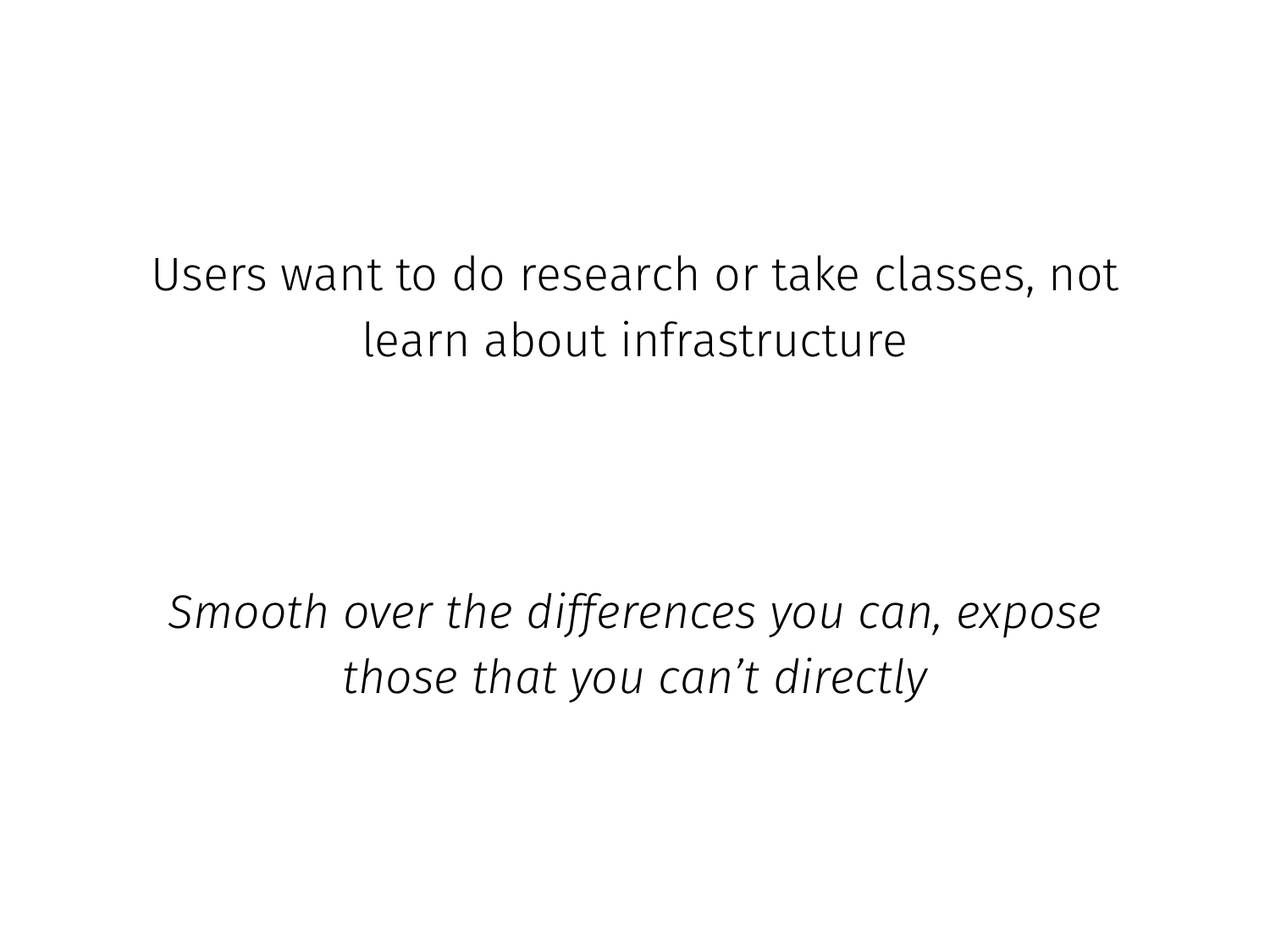"The only way of discovering the limits of the possible is to venture a little way past them into the impossible."

–Clarke's Second Law

*Enable people to use the infrastructure for things you didn't think you designed it for, without asking your permission.*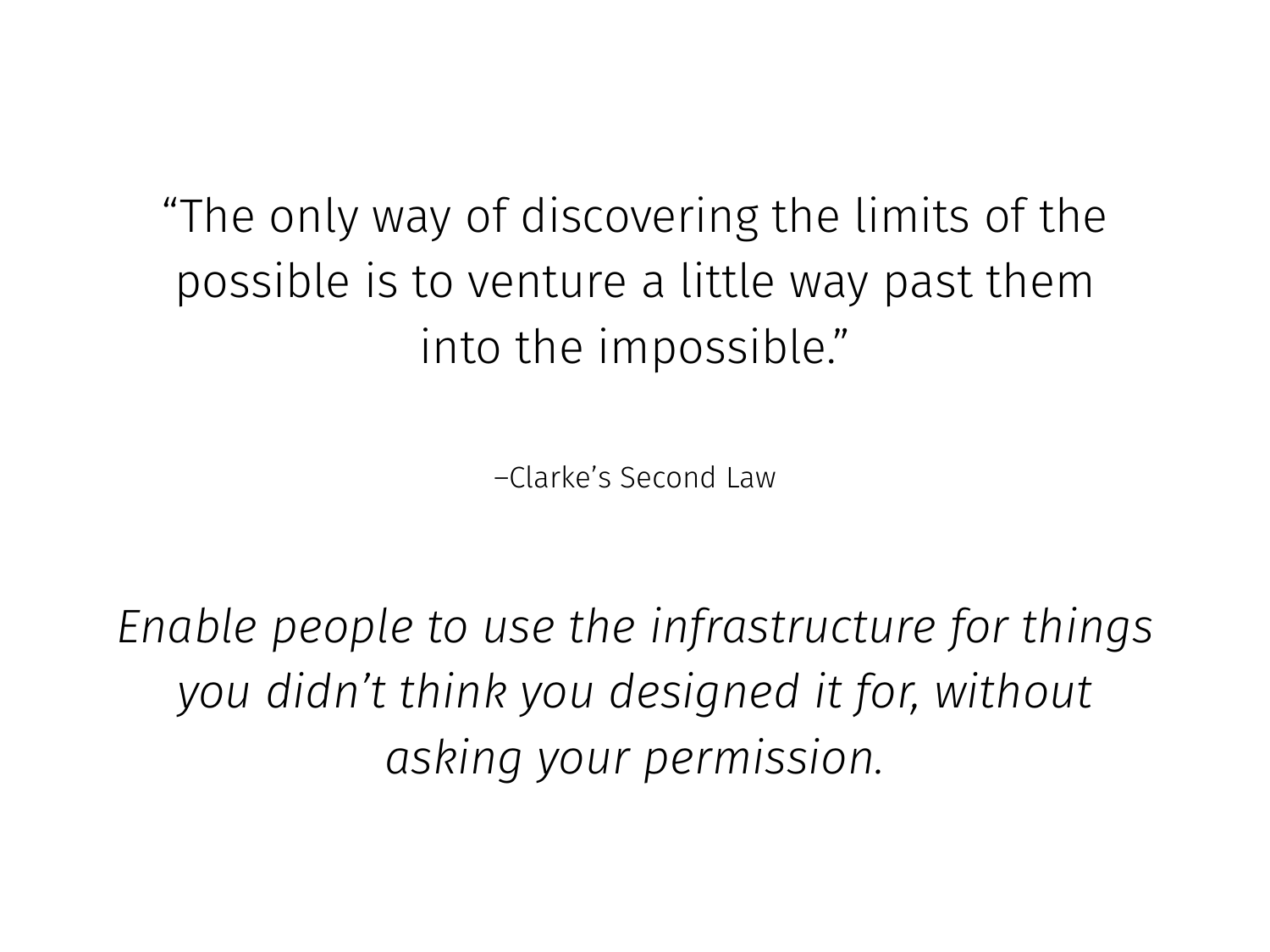"When a distinguished but elderly scientist states that something is possible, he is almost certainly right. When he states that something is impossible, he is very probably wrong."

–Clarke's First Law